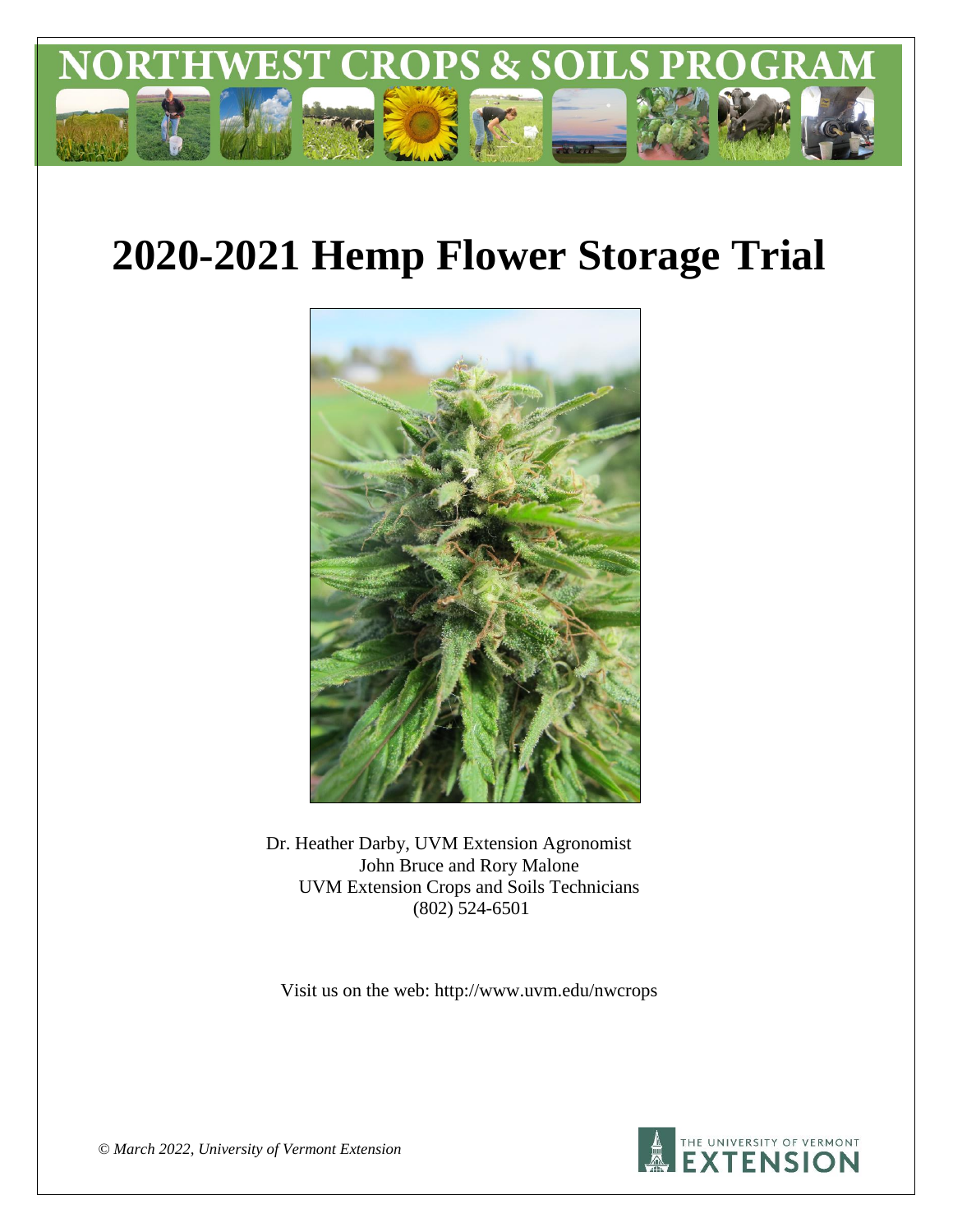#### **2020-2021 HEMP FLOWER STORAGE TRIAL**

Dr. Heather Darby, University of Vermont Extension heather.darby[at]uvm.edu

Hemp is a non-psychoactive variety of *cannabis sativa L*. Hemp is a crop of historical importance in the U.S. and re-emerging worldwide as a popular crop, as it is sought out as a renewable and sustainable resource for a wide variety of products. Hemp that is grown for fiber, grain oil, or as an intended health supplement contains less than 0.3% tetrahydrocannabinol (THC). When hemp is grown to produce cannabidiol (CBD), it is grown more intensively, similar to vegetable production, and can be grown indoors or in the field. As hemp production for CBD products is rapidly increasing in the northeast, research on the impact of storage on quality is needed, as farmers may have to store harvested hemp flowers for months before transporting it to a processor or store. Information on the effect of temperature on product quality can aid growers in selecting the best storage method. In this trial, UVM Extension's Northwest Crop and Soils Team examined the impact of storage temperature and time on CBD, THC, and terpene concentrations of hemp flower.

# **MATERIALS AND METHODS**

The trial was initiated 20-Nov 2020 at the E.E. Cummings Crop Quality Testing Lab (Burlington, VT). Hemp flower grown for cannabidiol (CBD) was placed in 60 plastic bags, with 30 g of dried flower (var. Lifter) in each bag. Plastic sample bags were placed in brown paper bags, then in colored plastic storage bins, to prevent photodegradation. The experimental design was a completely randomized design with four replications. There were four-storage length treatments, which were the dates hemp flower was removed from storage and sent for cannabinoid and terpene analysis in order to determine changes in concentration over time. These dates were 90 days of storage (20-Feb 2021), 120 days (20-Mar 2021), 150 days (20-Apr 2021), and 180 days (20- May 2021). There were three temperature treatments, which were the ambient temperature in the E. E. Cummings Crop Testing Lab (approximately 19°C, 66.2°F), storage in a refrigerator (approximately 5°C, 41°F) and storage in a freezer (approximately -19°C, -2.2°F).

|                                       | <b>UVM Extension E.E. Cummings Crop Testing</b> |  |  |  |  |
|---------------------------------------|-------------------------------------------------|--|--|--|--|
| <b>Storage Location</b>               | Lab, Burlington, VT                             |  |  |  |  |
| <b>Hemp flower harvest date</b>       | 1-Oct $2020$                                    |  |  |  |  |
| Trial start date/baseline sampling    | 20-Nov 2020                                     |  |  |  |  |
| <b>Variety</b>                        | Lifter                                          |  |  |  |  |
| <b>Replicates</b>                     | 5                                               |  |  |  |  |
| <b>Storage time treatments</b>        | 90 days, 120 days, 150 days, 180 days           |  |  |  |  |
| <b>Storage temperature treatments</b> | Refrigerator, freezer, ambient                  |  |  |  |  |

**Table 1. Trial design for the cannabidiol hemp storage trial, Burlington, VT, 2020.** 

Air temperature in each storage type was monitored with a thermometer to make sure that there were not fluctuations in temperature within a storage type. At each storage sample time, hemp flower samples were pulled from each storage type and sent to ProVerde Laboratories (Portland, ME) for cannabinoid analysis. Cannabinoids profiles can be used as an indicator of quality of hemp flower grown for cannabinoid production. Cannabinoids such as cannabidiol are desired for their purported medicinal benefits. Cannabidiol (CBD), cannabidiolic acid (CBDA), cannabigerol (CBG), cannabigerolic acid (CBGA),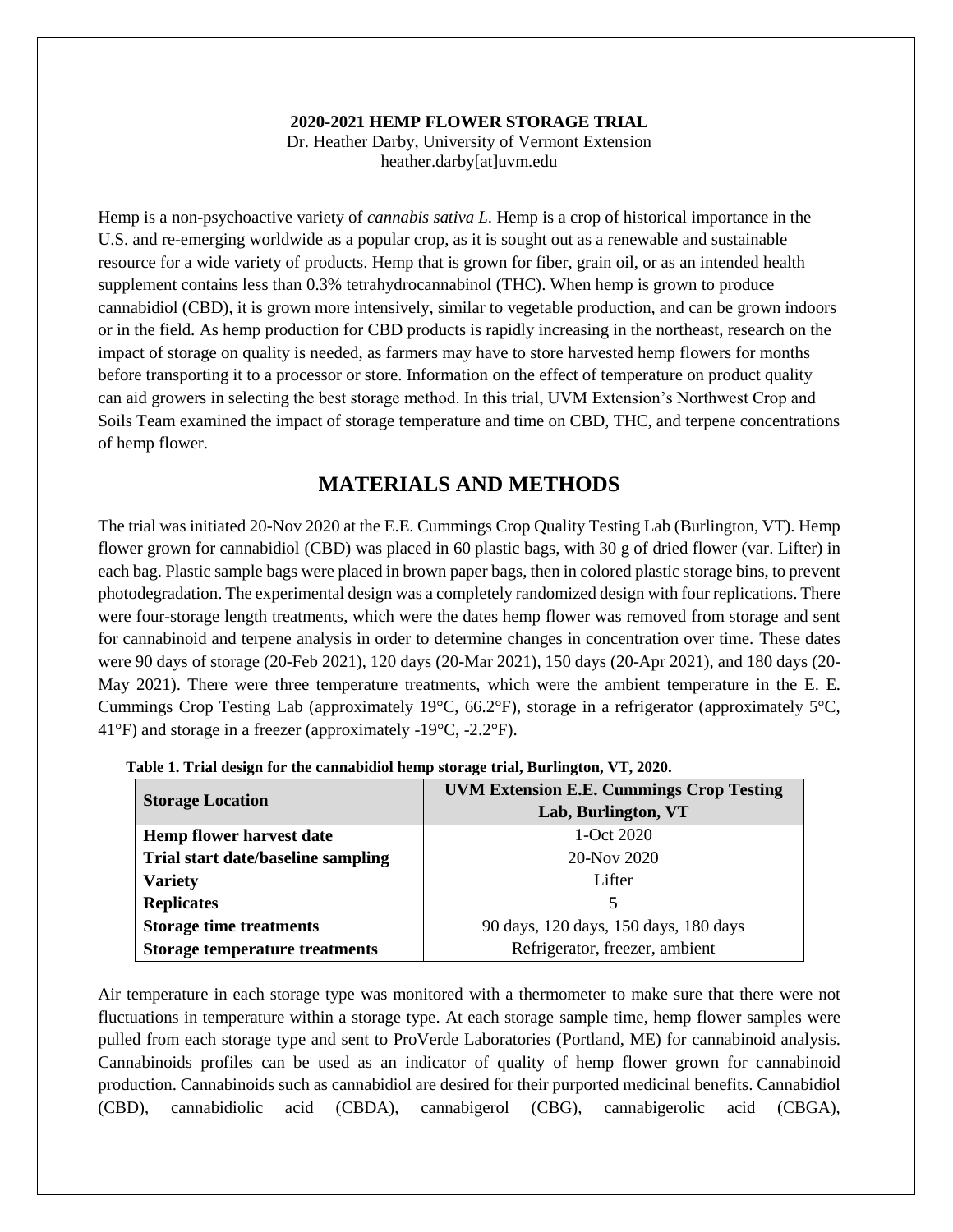tetrahydrocannabinolic acid (THCA), cannabichromene (CBC), and cannabichromic acid (CBCA) were measured. CBGA is a precursor to three major cannabinoids; THCA, CBDA, and CBCA. CBC and CBG are not included in statistical analysis in this report. The CBDA compound becomes CBD, and so on, when a carboxyl group is removed from the acid during decarboxylation. This occurs when the flower is heated to high temperatures in an oven or during combustion or slowly over time. Drying, temperature, length of storage, and other storage factors can all have the potential to impact cannabinoid profiles.

Samples were analyzed for cannabinoids via liquid chromatography, with an Ultra-Performance Convergence Chromatography System (UPC2) from Waters Corp., which utilizes carbon dioxide as the primary mobile phase component. The terpene profile was measured by head-space gas chromatography. A combination of flame ionization detection and/or mass spectrometric detection with mass spectral confirmation against the National Institute of Standards and Technology (NIST) Mass Spectral Database, Revision 2017, were used.

Data were analyzed using a general linear model procedure of SAS (SAS Institute, 2008). Replications were treated as random effects, and treatments were treated as fixed. Mean comparisons were made using the Least Significant Difference (LSD) procedure where the F-test was considered significant, at p<0.10. Variations in genetics, soil, weather, and other growing conditions can result in variations in yield and quality. Statistical analysis makes it possible to determine whether a difference between treatments is significant or whether it is due to natural variations in the plant or field. At the bottom of each table, a LSD value is presented for each variable (i.e. yield). Least Significant Differences (LSDs) at the 0.10 level of significance are shown. This means that when the difference between two treatments within a column is equal to or greater to the LSD value for the column, there is a real difference between the treatments 90% of the time. Treatments that were not significantly lower in performance than the highest value in a particular column are indicated with similar lettering. In this case below, the difference between two treatments within a column is equal to or greater than the least significant difference (LSD). Treatment B and treatment C have share the same letter "a" next to their yield value to indicate that these results are statistically similar. The difference between treatment C and treatment B is equal to 1.5, which is less than the LSD value of 2.0. This means that these treatments did not differ in yield. The difference between treatment C and A is equal to 3.0, which is greater than the LSD value of 2.0. This means that the yields of these treatments were significantly different from one another. The letter 'b' next to treatment A's yield value shows that this value is significantly different from treatment B and treatment C, which have the letter 'a' next to their value.

| <b>Treatment</b> | Yield            |
|------------------|------------------|
| $\Delta$         | 6.0 <sub>b</sub> |
| B                | 7.5a             |
| C                | 9.0a             |
| LSD.             | 2.0              |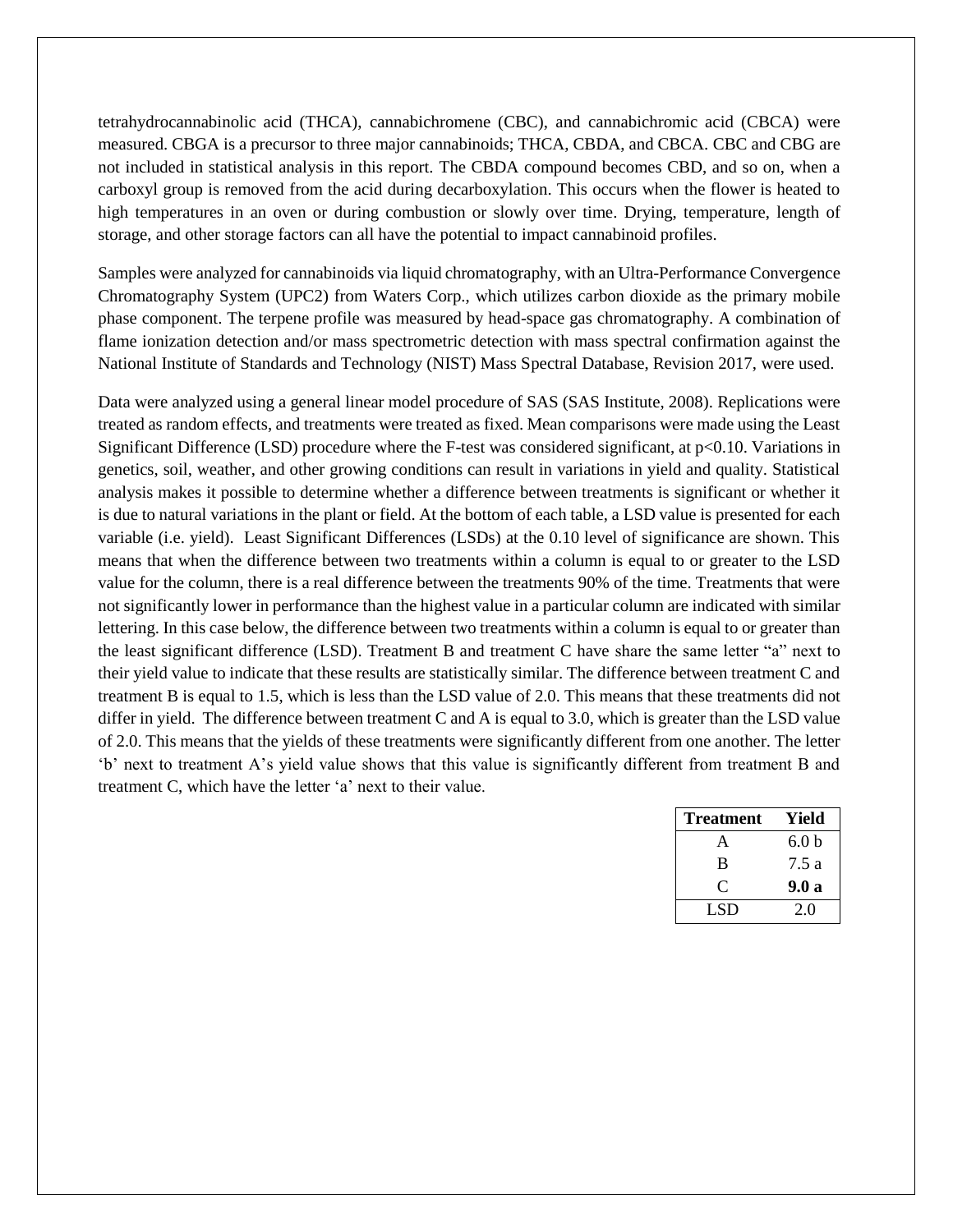# **RESULTS**

#### *Impact of Storage Time*

Within this trial there were significant differences observed across the time interval treatments for THCA, CBD, CBDA, Total CBD, and CBD: THC ratio (Table 2). Between treatments, highest values for CBD were observed at the 90-day storage period when compared to the other storage treatments at 16.4% total potential CBD, also leading to the highest ratio of CBD to THC at 30.7. Decarboxylated components THC and CBD were highest at the 180-day storage period. This could perhaps be indicative of slow conversions from THCA and CBDA over time compared to more common, rapid decarboxylation which occurs at higher temperatures than those within this study. None of the observed compounds showed linear decreasing or increasing trends for concentrations over time, however these highest observed values for D9-THC and CBD occurred at the 180-day period at 0.053% and 0.532% respectively and were statistically similar to the 150-day treatment. THCA, in addition to total potential THC, remained consistent over time with no statistically significant differences observed across time storage treatments, despite the slight fluctuations observed in D9-THC.

| <b>Treatment</b>  | D9-<br><b>THC</b> | <b>THCA</b>     | <b>CBD</b>    | <b>CBDA</b>       | <b>Total</b><br>$\mathbf{C}\mathbf{B}\mathbf{D}^{\dagger}$ | <b>Total</b><br>THC <sup>‡</sup> | CBD : THC         |
|-------------------|-------------------|-----------------|---------------|-------------------|------------------------------------------------------------|----------------------------------|-------------------|
|                   | $\frac{6}{6}$     | $\frac{6}{6}$   | $\frac{6}{9}$ | $\frac{6}{9}$     | $\frac{0}{0}$                                              | $\frac{0}{0}$                    |                   |
| 90-day            | $0.048 b^{4}$     | 0.556           | 0.418 b       | 18.3a             | 16.4 a                                                     | 0.536                            | 30.7a             |
| $120$ -day        | 0.040c            | 0.555           | 0.417 b       | 16.0c             | 14.5c                                                      | 0.527                            | 27.5c             |
| $150$ -day        | $0.051$ ab        | 0.538           | 0.494 a       | 15.8c             | 14.4c                                                      | 0.523                            | 27.5c             |
| $180$ -day        | 0.053a            | 0.545           | 0.532a        | 17.2 <sub>b</sub> | 15.7 <sub>b</sub>                                          | 0.531                            | 29.4 <sub>b</sub> |
| $LSD(p=0.10)$     | 0.005             | $NS^{\epsilon}$ | 0.058         | 0.0652            | 0.583                                                      | <b>NS</b>                        | 0.190             |
| <b>Trial Mean</b> | 0.048             | 0.549           | 0.465         | 16.8              | 15.2                                                       | 0.529                            | 28.8              |

### **Table 2. Cannabinoid analysis results by storage time, 2021.**

 $\dagger$  Total potential CBD = (0.877 x CBDA) + CBD.

 $\ddagger$  Total potential THC = (0.877 x THCA) +  $\Delta$ -9 THC.

¥ Treatments within a column with the same letter are statistically similar. Top performers are in **bold.**

 $ENS$  – There was no statistical difference between treatments in a particular column (p=0.10).

#### *Impact of Storage Type*

Except for total potential CBD and total potential THC, each of the measured parameters for cannabinoids showed statistically significant differences across storage temperature treatments (Table 3). Samples stored at ambient temperatures over the trial period had significantly higher D9-THC (0.080%) and CBD (0.782%) concentrations when compared to those stored at freezer and refrigerator temperatures. Conversely, THCA and CBDA concentrations were highest in the freezer storage treatment at 0.573% and 17.3% respectively, and were statistically similar to the freezer treatment. The ratio of CBD:THC was significantly higher at those warmer temperatures for refrigerator and ambient storage conditions when compared to freezer conditions whereas total potential CBD and total potential THC were not significantly different across treatments.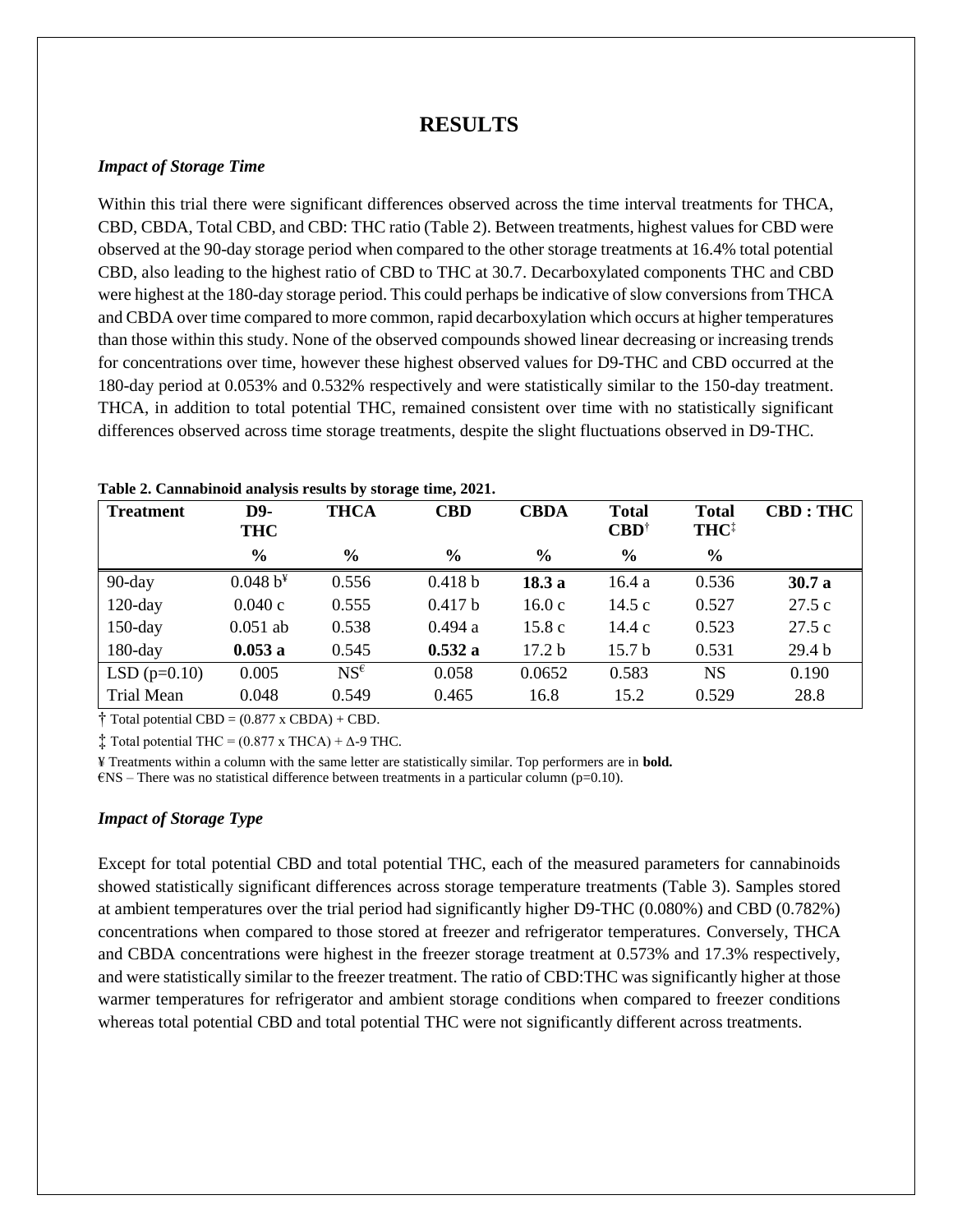| <b>Treatment</b> | D9-THC        | <b>THCA</b>   | <b>CBD</b>    | <b>CBDA</b>       | <b>Total</b><br>$\mathbf{C}\mathbf{B}\mathbf{D}^{\dagger}$ | <b>Total</b><br>THC <sup>‡</sup> | <b>CBD: THC</b>   |
|------------------|---------------|---------------|---------------|-------------------|------------------------------------------------------------|----------------------------------|-------------------|
|                  | $\frac{6}{9}$ | $\frac{6}{9}$ | $\frac{6}{9}$ | $\frac{6}{9}$     | $\frac{6}{9}$                                              | $\frac{6}{9}$                    |                   |
| Ambient          | $0.080 a^x$   | 0.504 b       | 0.782a        | 16.2 <sub>b</sub> | 15.0                                                       | 0.521                            | 28.8 a            |
| Freezer          | 0.032 b       | 0.569a        | 0.296 b       | 17.0a             | 15.2                                                       | 0.531                            | 28.5 <sub>b</sub> |
| Refrigerator     | 0.032 b       | 0.573a        | 0.317 b       | 17.3a             | 15.5                                                       | 0.535                            | 28.9 a            |
| LSD(0.10)        | 0.004         | 0.0182        | 0.0501        | 0.564             | $NS^{\epsilon}$                                            | <b>NS</b>                        | 0.164             |
| Trial Mean       | 0.048         | 0.549         | 0.465         | 16.8              | 15.2                                                       | 0.529                            | 28.8              |

**Table 3. Cannabinoid analysis results by storage temperature, 2021.** 

 $\dagger$  Total potential CBD = (0.877 x CBDA) + CBD.

 $\ddagger$  Total potential THC = (0.877 x THCA) +  $\Delta$ -9 THC.

¥ Treatments within a column with the same letter are statistically similar. Top performers are in **bold.**

 $ENS$  – There was no statistical difference between treatments in a particular column (p=0.10).

#### *Interactions*

There were a few significant interactions between storage temperature and time in storage. The interaction for CBD ( $p = 0.0011$ ), D9-THC, and total potential CBD:THC ratio ( $p < 0.0001$ ) were similar. Samples stored at ambient temperature regardless of their length in storage had higher concentrations of CBD and D9-THC compared to the other treatments. Comparatively, those samples stored in the freezer had higher CBD and D9-THC concentrations at 90 days in storage compared to those stored in the refrigerator. However, as storage length increased the samples stored in the refrigerator had slightly higher levels of CBD and D9-THC. This may be as a result of a slow conversion of CBDA and THCA over time in the coldest treatment.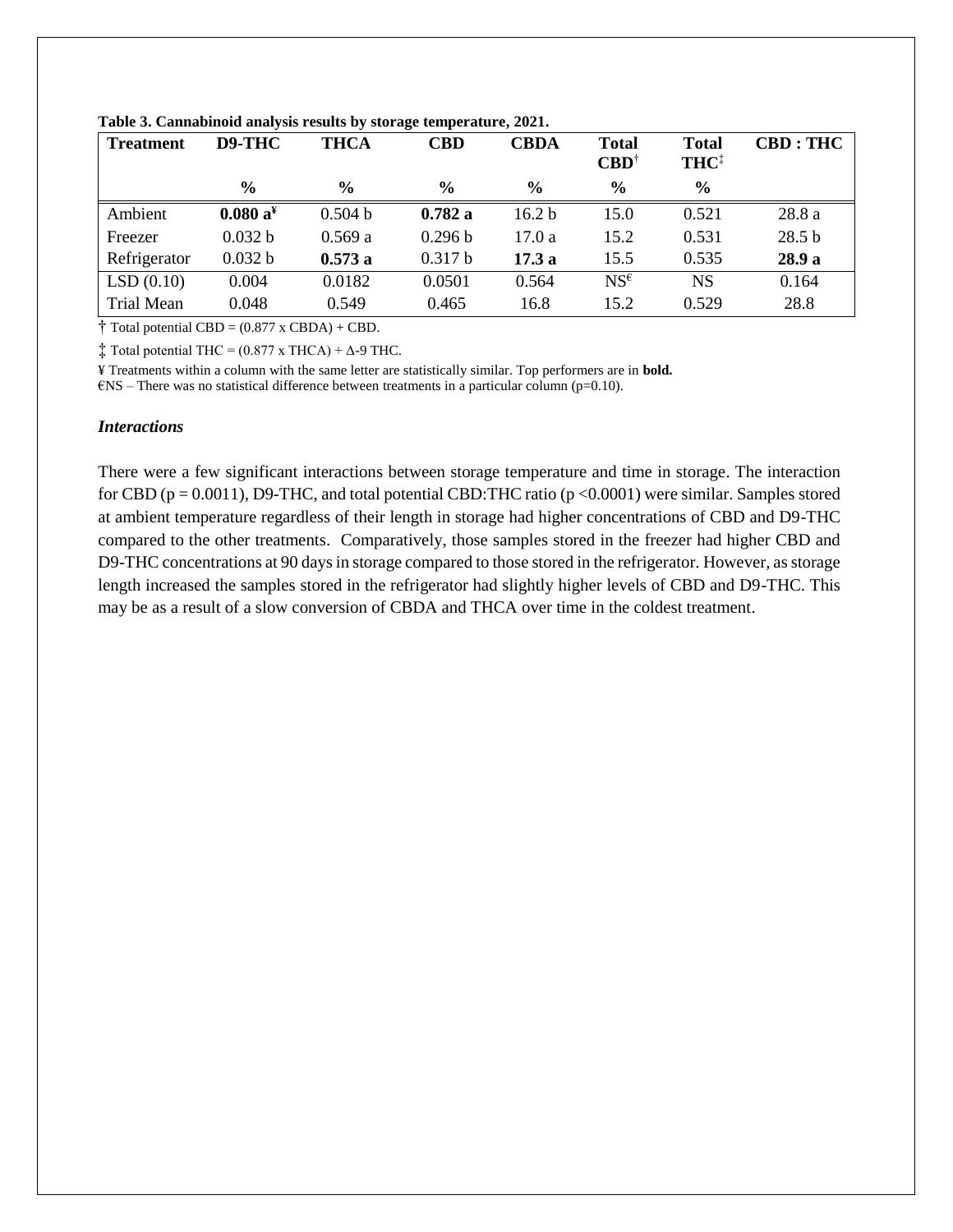

**Figure 1. CBD and D9-THC percentages by storage temperature over time, 2021.**